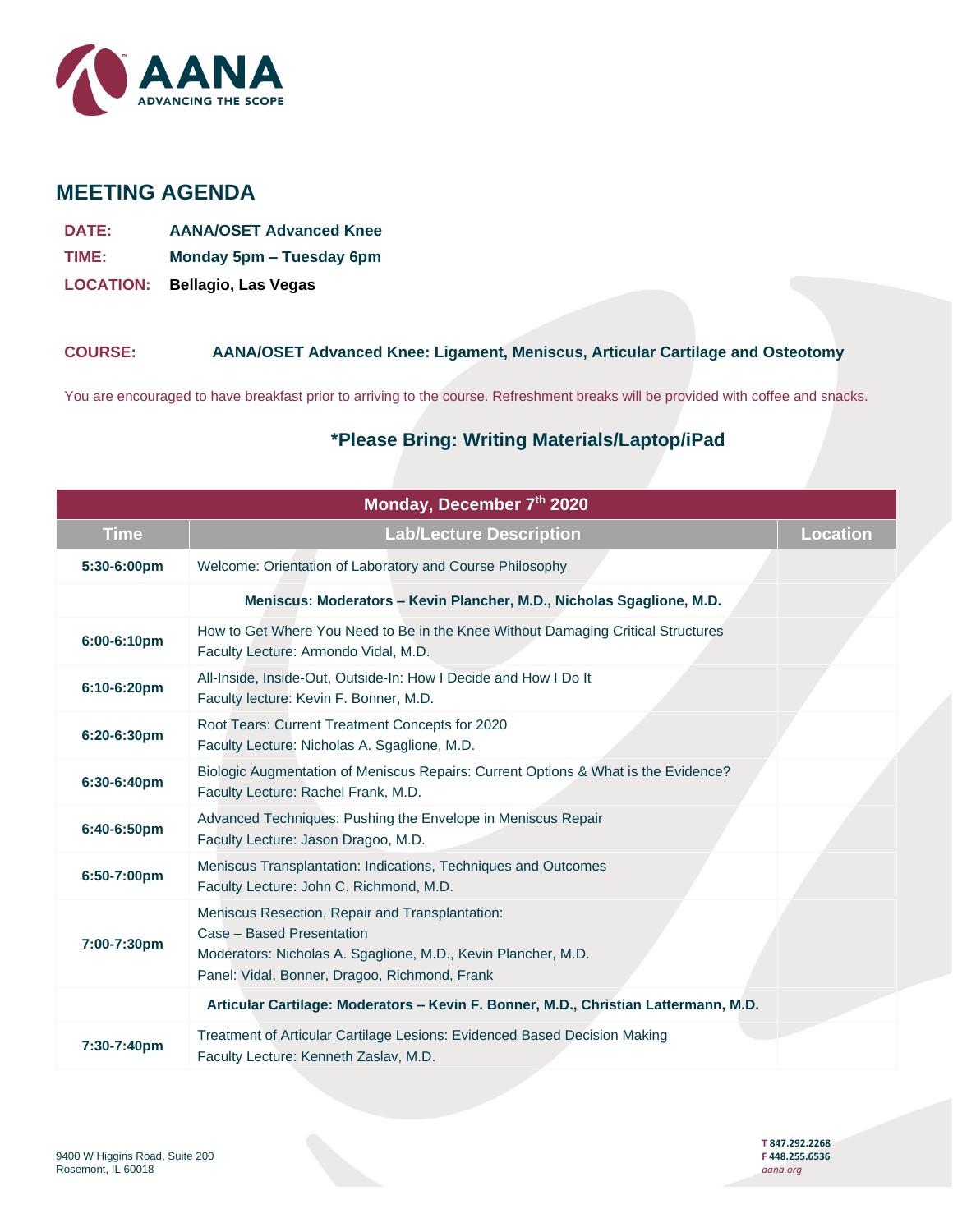

| 7:40-7:50pm      | OCD Treatment: Take Home Pearls to Guide your Treatment<br>Faculty Lecture: Kevin F. Bonner, M.D.                                                                                                                             |  |
|------------------|-------------------------------------------------------------------------------------------------------------------------------------------------------------------------------------------------------------------------------|--|
| 7:50-8:00pm      | The Patellofemoral Cartilage Dilemma: Let Me Help You<br>Faculty Lecture: Seth Sherman, M.D.                                                                                                                                  |  |
| $8:00 - 8:10$ pm | New Cartilage Technologies in 2020: Ready for Prime Time?<br>Faculty Lecture: Bert Mandelbaum, M.D.                                                                                                                           |  |
| $8:10-8:20$ pm   | My Tips on Combining Cartilage with Other Procedures<br>Faculty Lecture: Brian Cole, M.D., M.B.A.                                                                                                                             |  |
| 8:20-8:30pm      | Orthobiologics Injections in the Knee (BMAC, Amniotic, Fat): What's Appropriate Based on<br>the Evidence?<br>Faculty Lecture: C. Thomas Vangsness Jr., M.D.                                                                   |  |
| 8:30-8:40pm      | Rehab and Return to Sport Timelines Following Cartilage Surgery<br>Faculty Lecture: Charles A. Thigpen, P.T., Ph.D, A.T.C.                                                                                                    |  |
| 8:40-8:50pm      | Osteochondral Allografts: My Indications, Pearls and Results<br>Faculty Lecture: William Bugbee, M.D.                                                                                                                         |  |
| 8:50-9:20pm      | Articular Cartilage: Decision Making in 2020: An Evidenced-Based Approach<br>Moderators: Christian Lattermann, M.D., Kevin F. Bonner, M.D.<br>Panel: Sherman, Bugbee, Vangsness, Thigpen, Cole, Mandelbaum, Sgaglione, Zaslav |  |
|                  | <b>Session Adjourns</b>                                                                                                                                                                                                       |  |

**T 847.292.2268**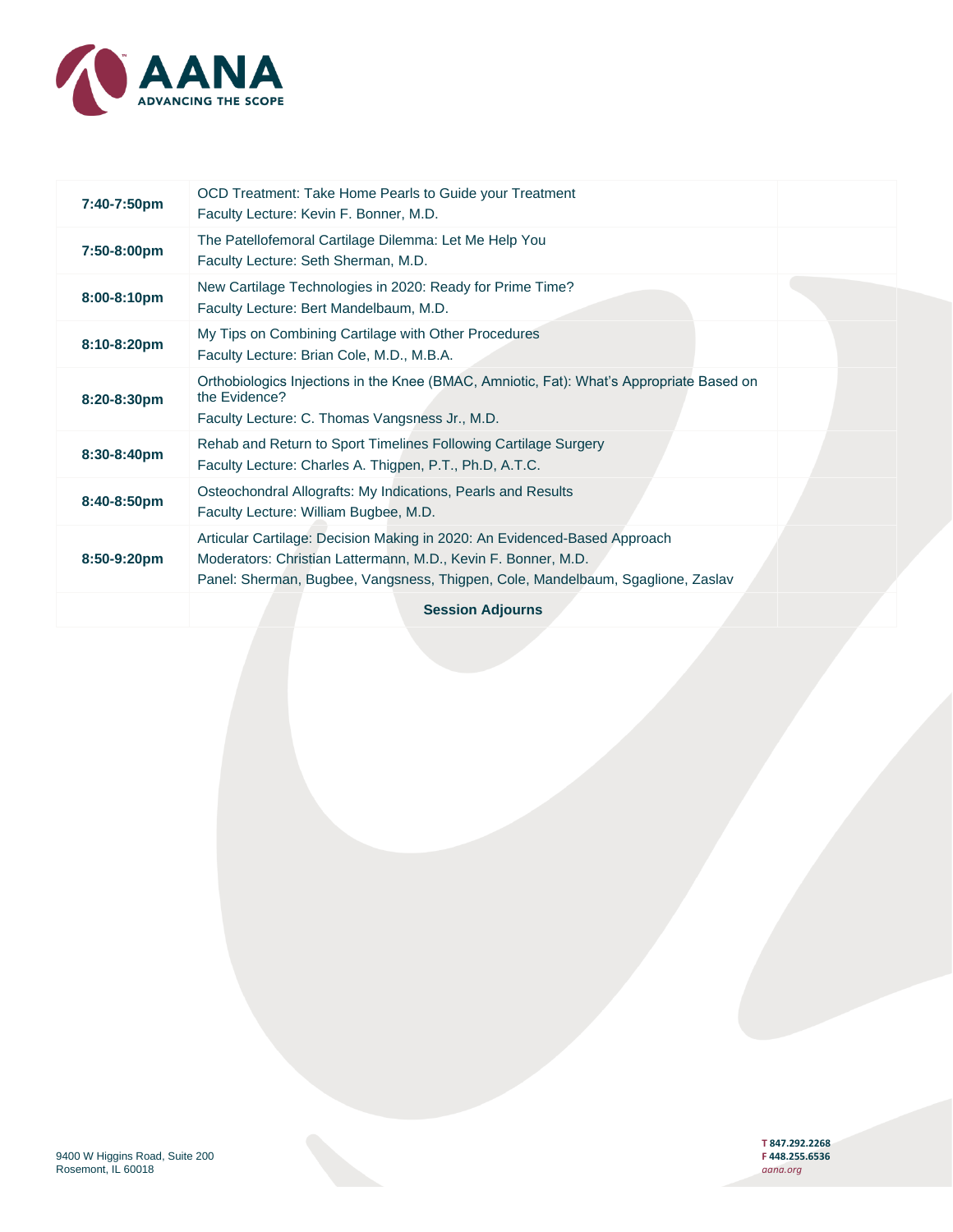

| Tuesday, December 8th 2020 |                                                                                                                                                                                                                                                                                                               |                 |  |  |
|----------------------------|---------------------------------------------------------------------------------------------------------------------------------------------------------------------------------------------------------------------------------------------------------------------------------------------------------------|-----------------|--|--|
| <b>Time</b>                | <b>Lab/Lecture Description</b>                                                                                                                                                                                                                                                                                | <b>Location</b> |  |  |
| $6:30 - 7:00$ am           | Instructional Course Lectures and Breakfast Workshops<br><b>Details Coming Soon!</b>                                                                                                                                                                                                                          |                 |  |  |
|                            | ACL Lectures: Moderators - Alan Getgood, M.D., William Beach, M.D.                                                                                                                                                                                                                                            |                 |  |  |
| 7:00-7:10am                | <b>ACL Graft Selection: Evidence Based Recommendations</b><br>Faculty Lecture: Kevin Plancher, M.D., M.P.H.                                                                                                                                                                                                   |                 |  |  |
| 7:10-7:20am                | ACL Grafts, Tunnels, and Fixation: Avoiding Common Mistakes<br>Faculty Lecture: Walter Shelton, M.D.                                                                                                                                                                                                          |                 |  |  |
| 7:20-7:30am                | ACL Primary Repair: Is There a Role?<br>Faculty Lecture, William Beach, M.D.                                                                                                                                                                                                                                  |                 |  |  |
| 7:30-7:40am                | Revision ACL - Considerations to Maximize Successful Outcomes<br>Faculty Lecture: John C. Richmond, M.D.                                                                                                                                                                                                      |                 |  |  |
| 7:40-7:50am                | Lateral Extra-articular Procedures: When or Ever Should They be Used with an ACLR (with<br><b>Technique Options)</b><br>Faculty Lecture: Alan Getgood, M.D.                                                                                                                                                   |                 |  |  |
| 7:50-8:00am                | When Things Go Bad: Managing Infection and Stiffness Following ACL Surgery<br>Faculty Lecture: Louis McIntyre, M.D.                                                                                                                                                                                           |                 |  |  |
| 8:00-8:30am                | State of the Art in Treating ACL Injuries: What Would You Do?<br>Moderators: Alan Getgood, M.D., Kevin F. Bonner, M.D.<br>Panel: Plancher, Sgaglione, Amendola, McMillan, Beach, Mandelbaum, Sherman, Shelton                                                                                                 |                 |  |  |
| 8:30-8:40am                | PCL Reconstructions: Technique Options for Success<br>Faculty Lecture: Armando F. Vidal, M.D.                                                                                                                                                                                                                 |                 |  |  |
| 8:40-8:50am                | Multiple Ligament Reconstructions: When and How to Operate<br>Faculty Lecture: Nicholas Sgaglione, M.D.                                                                                                                                                                                                       |                 |  |  |
| 8:50-9:00am                | Patellar Instability Update: Diagnosis and Management Including MPFL Reconstruction and<br>TTO's<br>Faculty Lecture: Jason Koh, M.D.                                                                                                                                                                          |                 |  |  |
| 9:00-9:10am                | HTO's: Technique Options and Avoiding Complications<br>Faculty Lecture: Annunziato Amendola, M.D.                                                                                                                                                                                                             |                 |  |  |
| $9:10-9:40am$              | Industry Workshops: Information Coming Soon!                                                                                                                                                                                                                                                                  |                 |  |  |
| 9:40-1:00pm                | <b>Cadaver Lab Session</b><br>Procedures: Ligament Reconstruction and Cartilage Procedures<br>Demos:<br>Medial Side Anatomy and Reconstruction<br>$\bullet$<br>Lateral Side Anatomy and Reconstruction<br>$\bullet$<br>Pearls to Quadriceps Tendon Harvest<br>$\bullet$<br>HTO and DFO Osteotomy<br>$\bullet$ |                 |  |  |

**T 847.292.2268**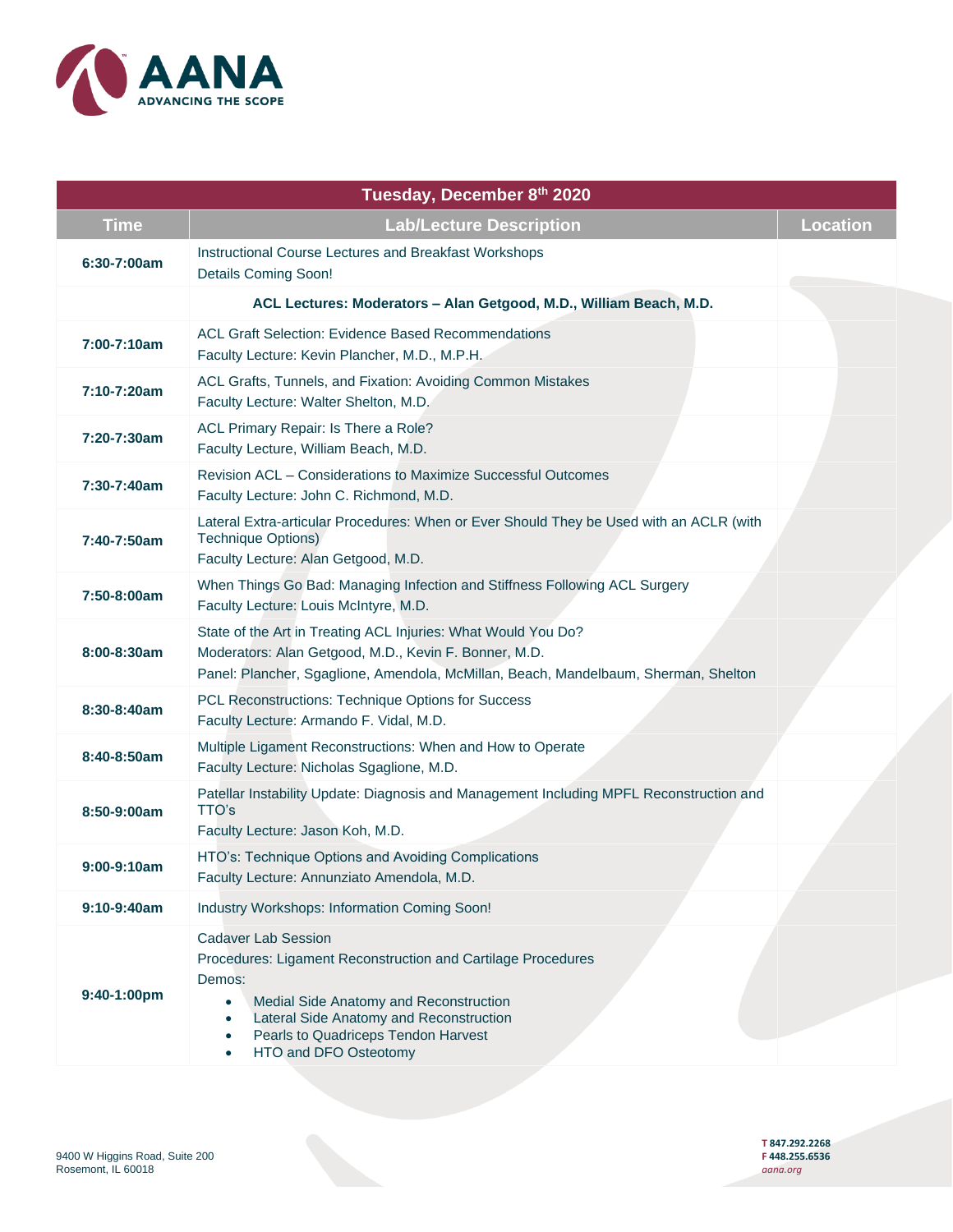

| $1:00-2:00$ pm          | Lunch and Industry Workshop: Details Coming Soon!                                                                                                                                                                           |  |
|-------------------------|-----------------------------------------------------------------------------------------------------------------------------------------------------------------------------------------------------------------------------|--|
| $2:00-3:00$ pm          | Patellofemoral Joint Pathology: Diagnosis, Management, and Innovation: Case-Based<br><b>Presentation</b><br>Moderators: Jason Koh, M.D., Christian Lattermann, M.D.<br>Panel: Cole, Sherman, Bugbee, Vidal, McIntyre, Beach |  |
| $3:00 - 4:00 \text{pm}$ | My Worst Case and How I Dealt with It<br>Moderators: Kenneth Zaslav, M.D.<br>Panel: Shelton, Richmond, Sgaglione, Plancher, Amendola, Vangsness                                                                             |  |
| 4:00-5:55pm             | Roundtable Discussion, Interesting Cases from Home<br>Moderators: William Beach, M.D., Annunziato Amendola, M.D.<br>Panel: Bonner, Sgaglione, Plancher, Richmond, Shelton, Koh, McMillan                                    |  |
| $5:55$ pm               | <b>Course Adjourns</b>                                                                                                                                                                                                      |  |

**Thank you to all course faculty!**

Course Chairs Nicholas A. Sgaglione, M.D. Kevin D. Plancher, M.D., M.P.H

> Master Faculty John C. Richmond, M.D.

Faculty: Kevin F. Bonner, M.D., William D. Bugbee, M.D., Jason Dragoo, M.D., Alan Martin John Getood, M.D., Jason L. Koh, M.D., Bert R. Mandelbaum, M.D., Louis F. McIntyre, M.D., Sean McMillan, D.O., F.A.O.A.O., Seth Sherman, M.D., Armando Vidal, M.D., Kenneth Zaslav, M.D.

## **Learning Objectives**

At the completion of this course the participant will be able to:

- 1. Comprehend current controversies in primary and revision intra- and extra-articular ligament reconstruction including the variation of contemporary technique options available today.
- 2. Understand current meniscus and joint preservation strategies and techniques including controversial decision-making surrounding in-season athletes thru root tears in older patients.
- 3. Formulate appropriate treatment algorithms in the management of articular cartilage defects and pathology as well as to learn the latest surgical technique options available to address these problems.

## **AANA Mobile App**

This course will be available for participants to download at least *one week prior* to the course start date on the AANA Mobile app. It is available on [Android,](https://play.google.com/store/apps/details?id=com.coreapps.android.followme.aanamobile&hl=en_US) [iOS](https://itunes.apple.com/us/app/aana-mobile/id1316174243?mt=8) and [Amazon Kindle.](https://www.amazon.com/Core-Apps-LLC-AANA-Mobile/dp/B07BM7FB39/ref=sr_1_1?s=mobile-apps&ie=UTF8&qid=1535651339&sr=1-1&keywords=aana+mobile)

## **Target Audience**